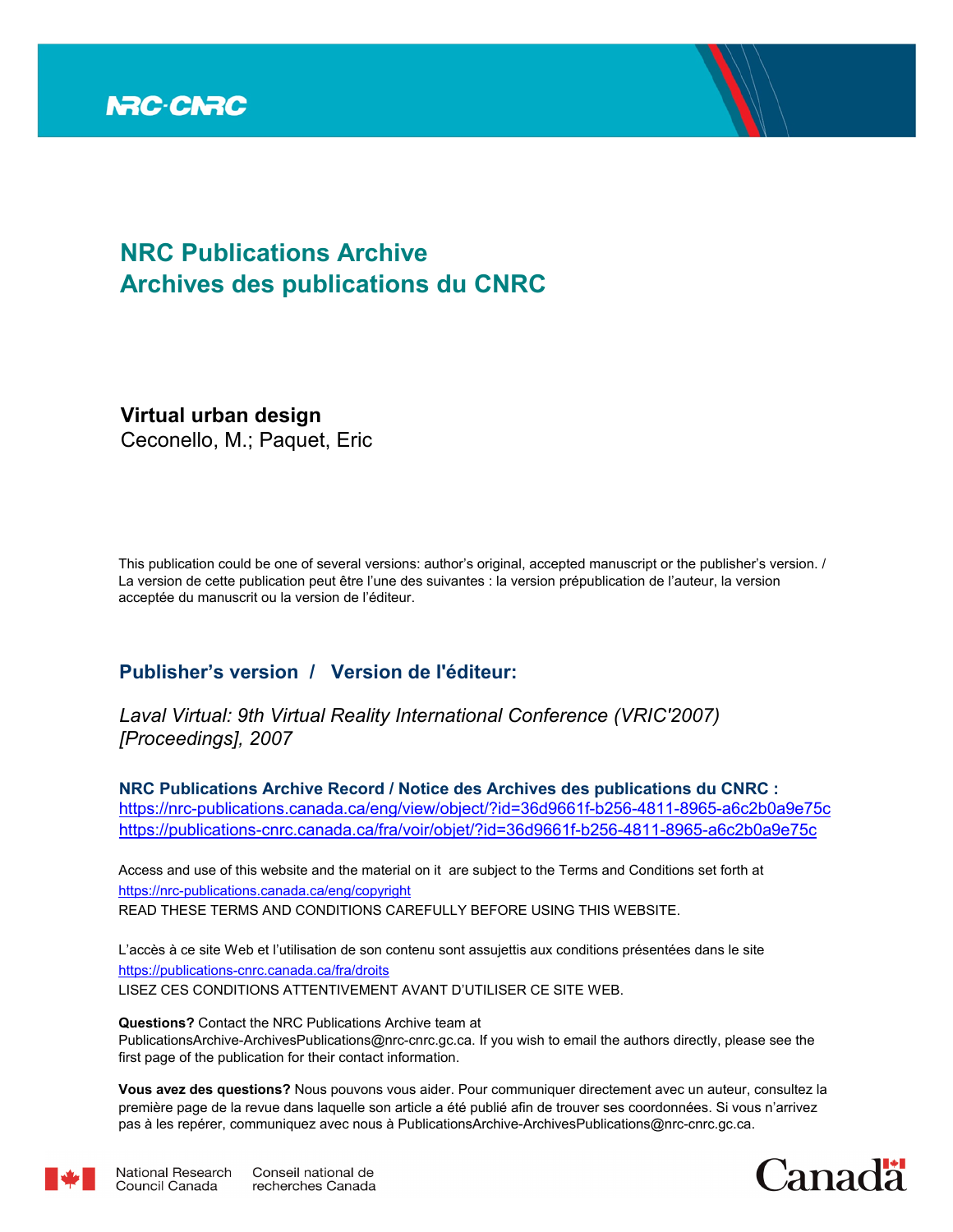

National Research Council Canada

Conseil national de recherches Canada

Institute for Information Technology

Institut de technologie de l'information



# *Virtual Urban Design \**

Ceconello, M, Paquet, E. April 2007

\* published at VRIC'2007 - Laval Virtual - 9th Virtual Reality International Conference. April 18-22, 2007. Laval, France. NRC 49279. ISBN 2- 9515730-6-5, 177-183 (2007).

Copyright 2007 by National Research Council of Canada

Permission is granted to quote short excerpts and to reproduce figures and tables from this report, provided that the source of such material is fully acknowledged.

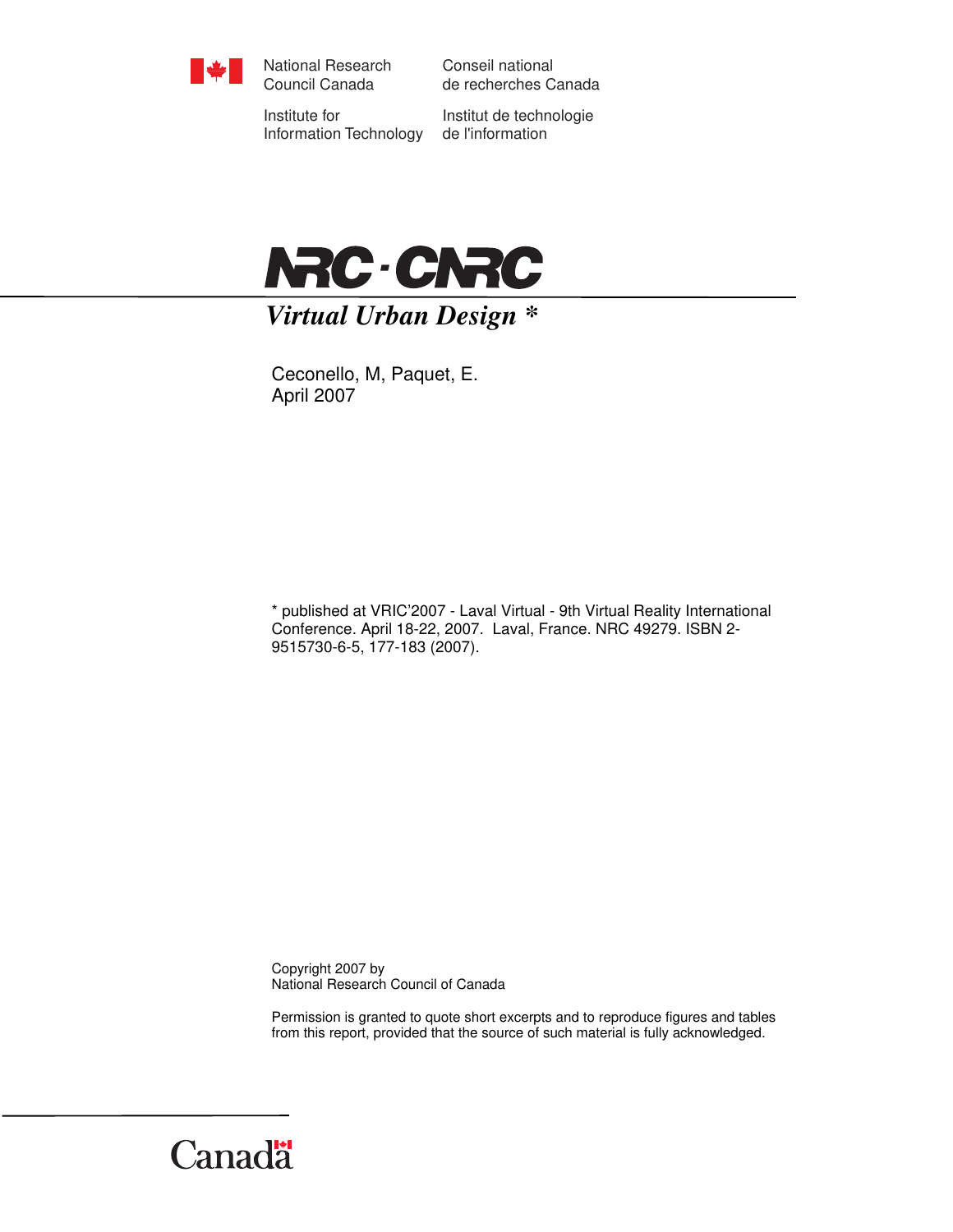## **Virtual Urban Design**

M. Ceconello<sup>a</sup> and E. Paquet<sup>b</sup>

<sup>a</sup> Dipartimento INDACO - Industrial Design, Art & Communication, Politecnico di Milano, via Durando 10, 20158, Milano, Italy – mauro.ceconello@polimi.it

<sup>b</sup> Visual Information Technology, Institute for Information Technology, National Research Council, M-50 Montreal Road, Ottawa, Ontario, K1A 0R6, Canada – eric.paquet@nrc-cnrc.ca.ca

**Key words:** 3-D, content-based, indexing, retrieval, urban design, urban planning, virtual

#### Abstract:

The application of virtual reality to cultural heritage, environment, and landscape planning is extremely useful to experiment various scenarios which could not be necessarily realised in the real world; both for educational and research purposes. The aim of this paper is to demonstrate how 3D representations can be utilised as a valid support for urban planners and designers in order to verify beforehand a variety of interventions or modifications for a particular area, and to establish the best strategy in order for the later to be reclaimed and re-qualified.

#### **I. Introduction**

For years, the application of 3D modelling to territorial representation as well as to the inter-connected field of events simulation has been an active field of investigation. With the introduction of software packages for automatic design, numerical models are increasingly replacing or at the very least complementing physical and studio models.

A numerical model created by extrusion in the information system can be exported in VRML format which, in addition of being a standard for exchanging models over the Internet, can be easily converted to various formats which can be exported into a multitude of connected software packages.

The ultimate modelling phase in such a modelling process is the so-called 'detail' phase which aims to reproduce realistically the object both from the shape and appearance point of view. A greater level of detail can be achieved with the digitalisation, in three-dimensions, of whole sections of buildings with a laser scanner or a time of flight system. From the cloud of points generated by the scanner, it is possible to fusion the various views, to extract the original topology and to create a realistic and accurate model of the original. The definition of the digital model can also be improved with the help of photogrammetric techniques and digital photographs.

Digital models, apart from their photorealism, are able to act as true virtual prototypes endowed with behavioural

and performance similarities. They allow us to observe, simulate and analyse the design project, as well as its behaviour, in a much better way than physical models, both from the visualization and a database point of view.

The further shift from the hyper-realistic model to the virtual reality system enables the planner to appraise the planning decisions in relation to the urban reorganization, including new modes of intervention in the pre-existing urban landscape.

The requirements of the virtual environments are analyzed from a conceptual and technical point of view. Among them are: photorealism, scalability (both from the virtual scene and the virtual theatre size points of view), intellectual property protection (for collaborative work), and content-based information retrieval (for database access). The architecture and the implementation of the mobile virtual environment are described; the later being grid-based.

A content-based approach is adopted for information retrieval and algorithms have been developed for the indexing and retrieval of both 3D objects and 2D images based on their 3D shape and composition respectively. Such a visual approach to information retrieval is intuitive and follows a semantic typical of art and architecture without any invasive interface since the object under consideration acts as its own interface.

The present is applied to the evaluation of the impact of the re-design of a square in the historical centre of the city of Milan in Italy.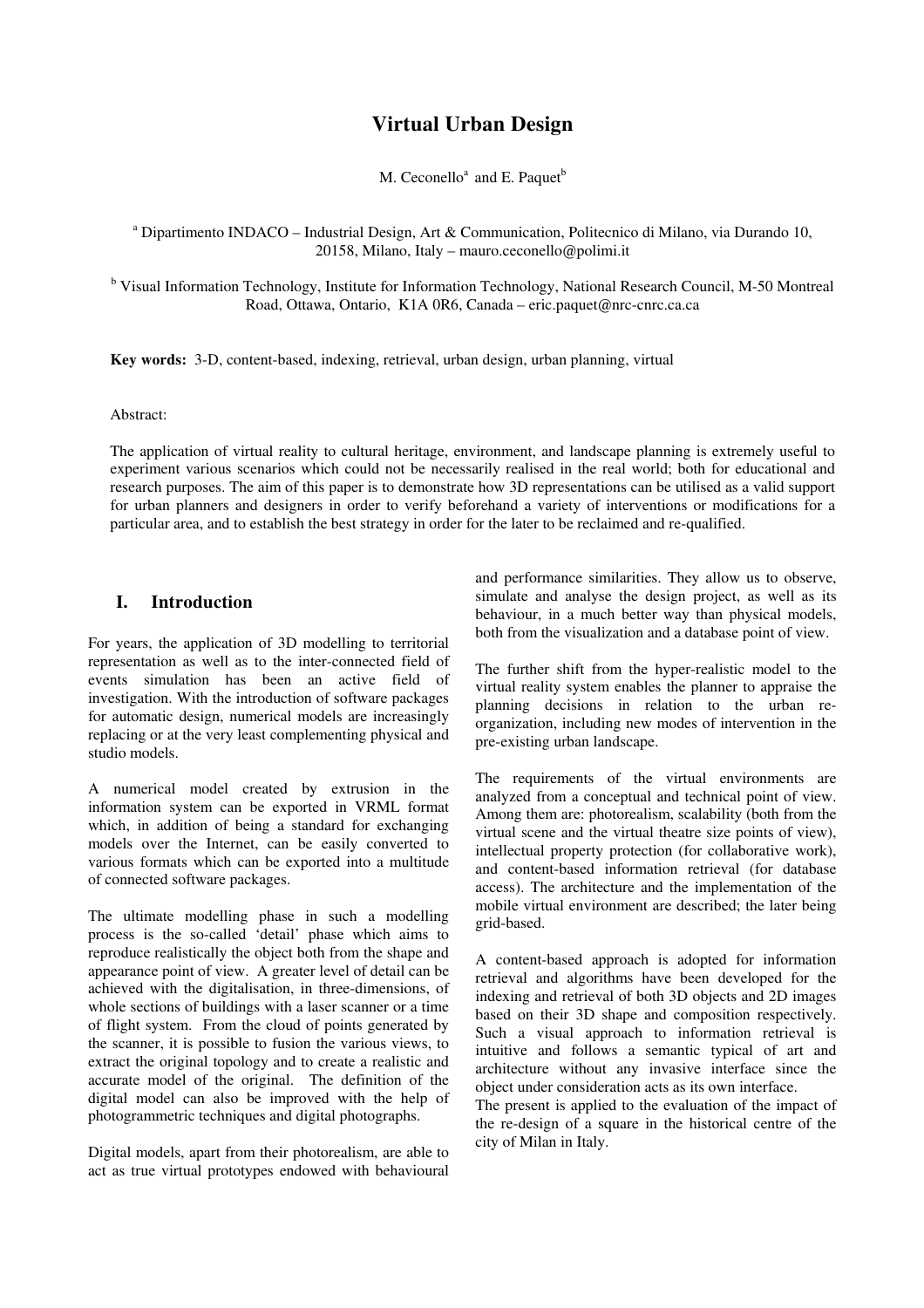### **II. Visualisation of Virtual Urban Designs**

#### **II.1 Urban Landscape**

The correct representation of "land" has turned out to be of fundamental importance when the design aspect of new planning projects has to be divulged and made "visible", not only to government officials, engineers and administrators, but to city-dwellers alike. The plans that are drawn, not to mention the technical and thematic documentations prevent large sectors of the public, which are not familiar with such an information representation, from fully appreciating the situation. The 1980s saw the introduction of systems that employ a series of instruments representing and illustrating design projects as well as new urban initiatives. Those were required in order to help the general public to better understand the "technical" aspect of the situation with a range of instrumentation ranging from plastic and digital models to geographic information systems equipped with multimedia applications; not to forget the internet, of course [1].

Starting from analytical schemes like the ones proposed by Lynch [2], we have been able to re-create and utilize such concepts for the study, the planning and the modification of urban spaces such that the "best possible form" can be obtained [3]. Such subject matter has been improved and utilised in other research projects by employing virtual technologies. The later have been able to plan and spread the message that the design project intended to create.

Since the city and the land upon which the city lies form a reality that is difficult to describe (and, above all, to represent) an efficient analysis of the whole situation is nonetheless mandatory. This enables us to understand in a fully comprehensible way all the characteristics, features and choices that might arise during any sort of structural intervention.

The city possesses numerous pieces of information that are either descriptive or visual. In the first case, the widespread use of territorial information systems - GIS has made the management of the data related to the various features that make up the area of land considerably easier. In the second case, the use of digital models is a powerful instrument of representation and a valid form of help that enables people to see and appreciate both the current state as well as the hypothetical modifications even before the latter come into reality. Furthermore, it allows for the correct evaluation of outcomes and effects before a real intervention effectively occurs.

This is even clearer in the case of territorial representation for which the level of detail (which is the fundamental guarantee of the 3D GIS simulations) adds an irreplaceable merit to design projects [4, 5]. Indeed, it is an instrument which is of the utmost efficiency since, a part from representing a particular environment; it enables us to freely navigate as well as to observe features of interest from a variety of viewpoints. For instance, just consider how useful such a representation is for landscape planners and architects when they evaluate the progress of a certain phenomenon or when they evaluate the impact of an urban intervention upon the surrounding environment [6]. Therefore, its indispensability can be best understood when a high level of detail and a total level of adherence to reality are mandatory. Moreover, this hyper-realistic model allows us to reach further and get to the very construction of virtual environments [7, 8]. Of course, these are environments which do not actually exist in reality…

#### **II.2 Digital Models for Urban Planning**

The use of 3D models has been for years the object of investigation in the field of territorial representation as well as the inter-connected field of event simulation. With the introduction of programmes for automatic design, the usage of numerical models has attempted to replace their physical and studio homologues [9]. Consequently, the use of simulators that are more or less automatic has tried to create the right conditions to generate urban environments. Nevertheless, these programmes, based upon pre-defined libraries, find it hard to adapt to the morphological features of most Italian and European cities. Many Italian cities like Florence, Milan or Rome call for detailed and wellarticulated models with particular characteristics that cannot easily be standardized.



*Figure 1. Visualisation of Piazza Cordusio in Milano; model with textures rendered with the virtual theatre.* 

That means that volume extrusion models must be enriched with details and particular features which make them more similar to their real counterpart. This operation has been made possible by the creation of maps and facades of buildings (as well as photographs) which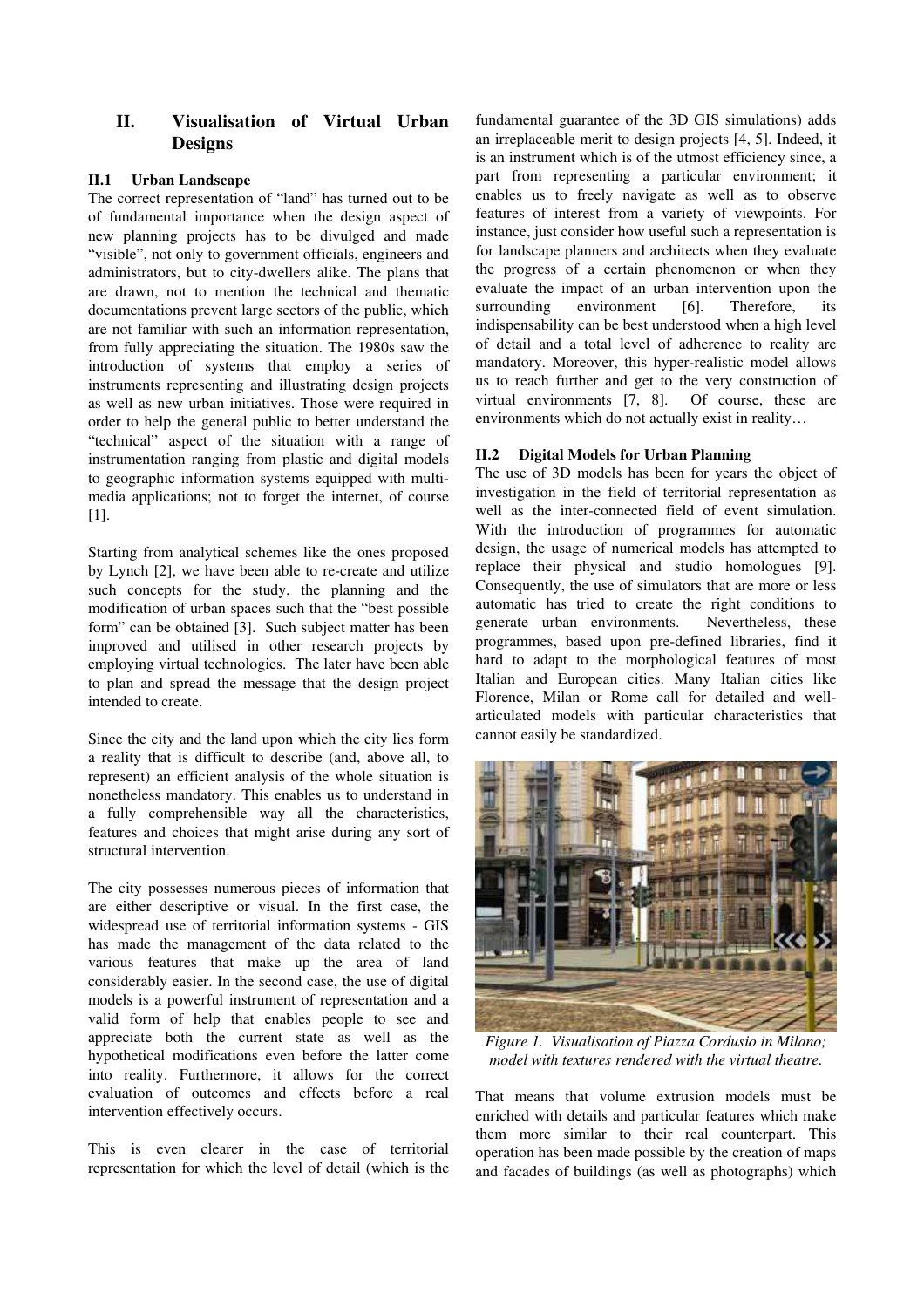have been chosen for such experimental purpose. The photographs are used to create the necessary texture to apply to the models, a part from being particularly helpful in the definition of size and construction details. The last outcome in the modelling phase – the so-called "detail" phase – is, therefore, a digital object which reproduces its own corresponding figure in reality both in form as well as in appearance. Although the various steps have been subjected to a methodological approach, the time involved in each one of them should be taken into account as well. Indeed, in order for the research to be fully carried out, it is absolutely essential to evaluate the feasibility of the process as a whole as well as to revise the process step by step in order for the later to be as rigorous and scientific as possible.

A greater level of definition can be achieved by using 3D laser scanning systems which enable the acquisition of whole portions of buildings as clouds of points which can be later modelled into forms. Technological processes like the aforementioned, in addition to digital photogrammetry systems [10] have been extensively used at the Virtual Prototyping and Reverse Modelling Laboratory at the Polytechnic of Milan and they have enabled us to perfect the definition of digital models, as required. However, at this point, we have to underline the importance of exactly defining the scope and the level of detail which are deemed necessary for our modelling. Indeed, since the models are simplifications and schematizations of reality, there is always a gap between reality and the level of detail in the actual model. If the level of detail is not sufficient, we run the risk of losing the main interactions and so the model will turn out to be incomprehensible and useless. On the contrary, if the level of detail is excessive, the model will become much too complicated and will end up being just as indecipherable as in the previous case. Therefore, the definition of the level of detail is one of the most important planning steps that have to be undertaken when these models are utilised.

The fundamental characteristic of digital models, apart from the photo-realistic simulation of reality, is that they are able to act as true virtual prototypes endowed with behavioural and performance similarities. They make us observe, simulate and analyse the design project (as well as its behaviour) in a much better way than offered by similar technologies, both from visualization and database point of view.

The further shift from the hyper-realistic model to the systems of virtual reality enables the planner to validate the planning decisions in relation to urban reorganization (including new forms of intervention in the pre-existing urban landscape) by using sophisticated equipments and the aid of stereoscopic visualisation [11]. The models created in the previous phase are imported in suitable software that has been studied for the digital

visualization of re-constructed environments on a large screen in a virtual theatre. At this stage, an interactive real-time navigation through the virtual re-construction clearly indicates all the potential problems that a planning operation may bring about in any particular urban area while offering the best type of solution in the most suitable context. It is easy to visualize the different proposals in their natural sequence and to single out the most appropriate. A further merit stems from the fact that results and planning activities are now provided for the benefit of a non-specialized public. In addition, because the outcome can be export in many formats, a variety of packages and applications can be utilised and link; for instance with GIS databases.

#### **II.3 Architecture of the System**

In this section, we describe a cost-effective approach for the stereo visualisation of virtual sites. When a site is virtualised, it is possible to make it available to a large variety of people, as far as the intellectual property protection allows.



*Figure 2. Visualisation system setup with laptops and DLP video-projectors.* 

While most users are content to visualise a site with a standard computer, specialists and architects are not. Most of the time, architects need access to high quality pictures of sites. Despite the fact that the pictures provide a high-resolution representation of the visual appearance of the site, they provide limited and ambiguous information about the three-dimensional shape. Furthermore, the pictures are taken from a very limited subset of viewpoints, which are not necessarily the ones required by the architect.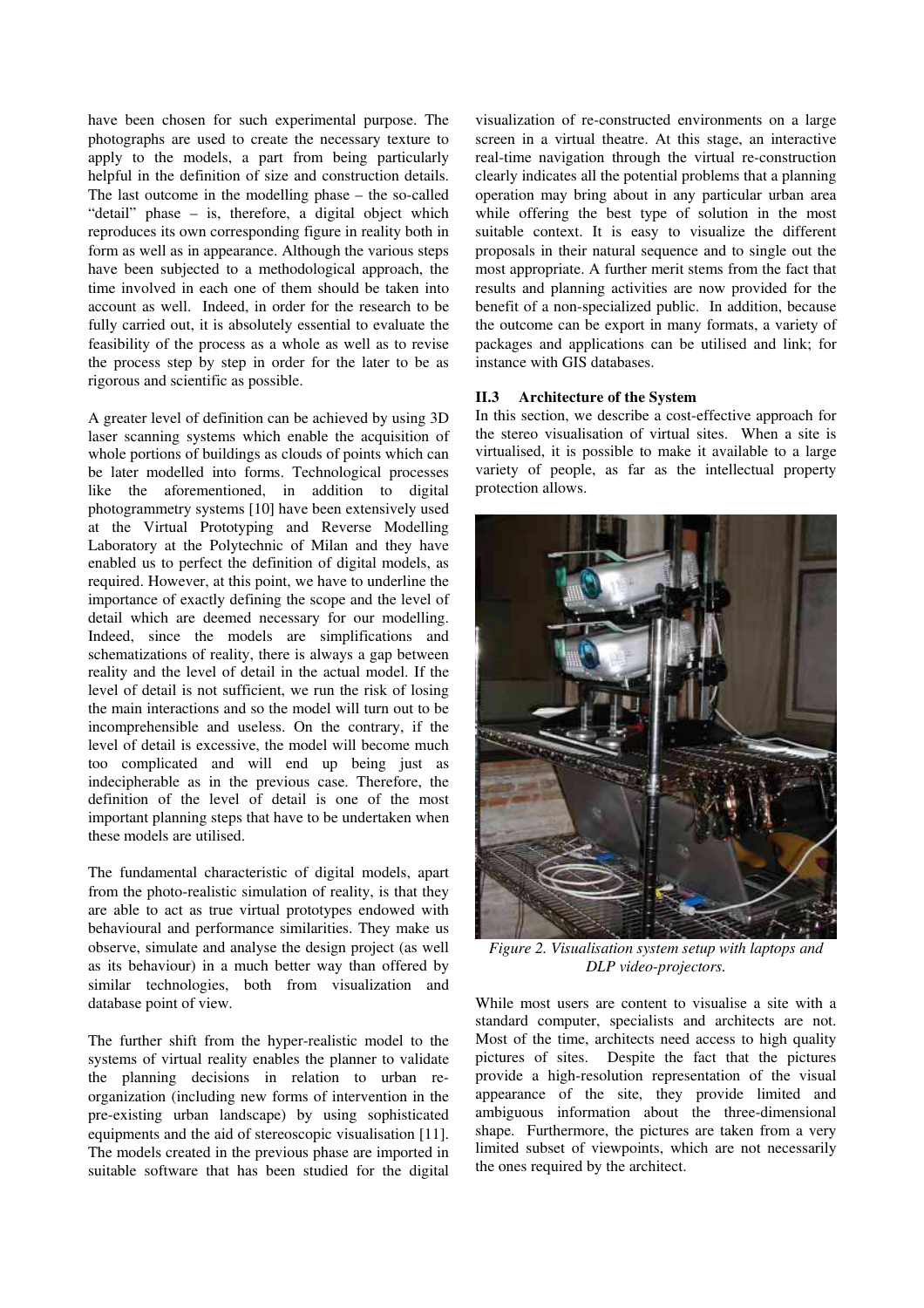Most commercial stereo systems suffer either from highcost or from poor performances. In both cases, the access to the data is limited: in the first case, because a small number of users can afford the system, while in the second case, the system can only display low-resolution versions of the original data. For these reasons, we have created a cost-effective stereo visualisation system suitable for the visualisation of large amount of complex three-dimensional data. The system is made of off-theshelf components and is characterised by its scalability, its distributed architecture and its portability. Let us review its architecture.

The system (Fig.1) is formed of two interconnected laptops and two DLP video projectors. The first computer, the sender, receives the events from the user and renders the right-eye view. The second computer, the receiver, is synchronised with the sender and renders the left-eye view. Each computer is attached to an ultracompact DLP video projector. The left and right-eye views are simultaneously projected though polarised filters on a special screen that maintains polarisation. The polarisation is circular right for the right-eye view and circular left for the left-eye view. The circular polarisation insures that the orientation of the user's head does not introduce cross talk in between the right and the left view, which would deteriorate the stereo effect. The scene can be visualised in three dimensions with the corresponding passive stereo glasses.

The software is written in Java/Java 3-D and the same byte code can run transparently on OpenGL and DirectX. The synchronization is ensured as follows. Before it renders a frame, the sender updates its navigation parameters from the events generated by the user. It sends the navigation parameters through a firewire to the receiver, which renders the left-eye view of the scene. Meanwhile, the sender renders the right-eye view of the scene. Then the sender sends a synchronisation signal to the receiver and both computers swap their respective buffer. In order to obtain a higher resolution, an arbitrary number of receivers can be connected to the sender. Thus, it is possible to render a scene at ultra-high resolution by simply adding more computers and projectors: each computer-projector pair being responsible for the rendering of a subset of the scene; the so-called tiled wall display.

Currently, the system runs on Dell Precision M60 laptops with a NVIDIA® Quadro FX Go700™ 4XAGP graphics card with 128 MB of texture memory. The selected DLP video projectors are the NEC LT260K: their brightness is 2100 ANSI lumens and their native resolution is 1024 x 768. These projectors have a proprietary technology that corrects rapidly and efficiently the horizontal and vertical keystones, which make the alignment relatively straightforward even in the case of multiple displays. The selected polarised filters are the 3M HNCP37. They have been chosen because their light transmission curve is relativity uniform over a wide range of visual wavelengths, which means that the colour distortion is reduced to a minimum. This is an important aspect to ensure the faithfulness toward the original.



*Figure 3. Visualisation of a portion of the Sala delle Cariatidi in Palazzo Reale a Milano. Partial view of the restored model with an added balcony.* 

#### **II.4 Experimental Results**

In order to verify the aforementioned process, we have decided to create a model of Piazza Cordusio which is situated in the historical centre of Milan. This place derives its name - Curtis Ducis - from the Longobard period and was the seat of the court for Longobard Duke. The piazza, which can be found in the financial district, presents and elliptical shape. The piazza acts as a pedestrian area in between the Castle and the Duomo. The basic idea was to use the virtual reconstruction in order to evaluate the re-design of the site without doing drastic intervention by trying to understand if colour could help to improve the appearance and the perception of the site. Elements such as traffic lights, benches, lampposts, just to mention a few, can generate visual noise. For this reason, a purposive sampling of all the objects and a study of the colour map of the area was carried out.

Starting from digital cartography, the model was created while adding more accurate information from drawings and plans of the buildings. In order to add details on the façades, a lot of pictures were acquired with a digital camera in order to help for instance, to better define balconies, ornaments, and complex shapes. While creating the model, it was decided not to use laser scanners and photogrammetric techniques because, at that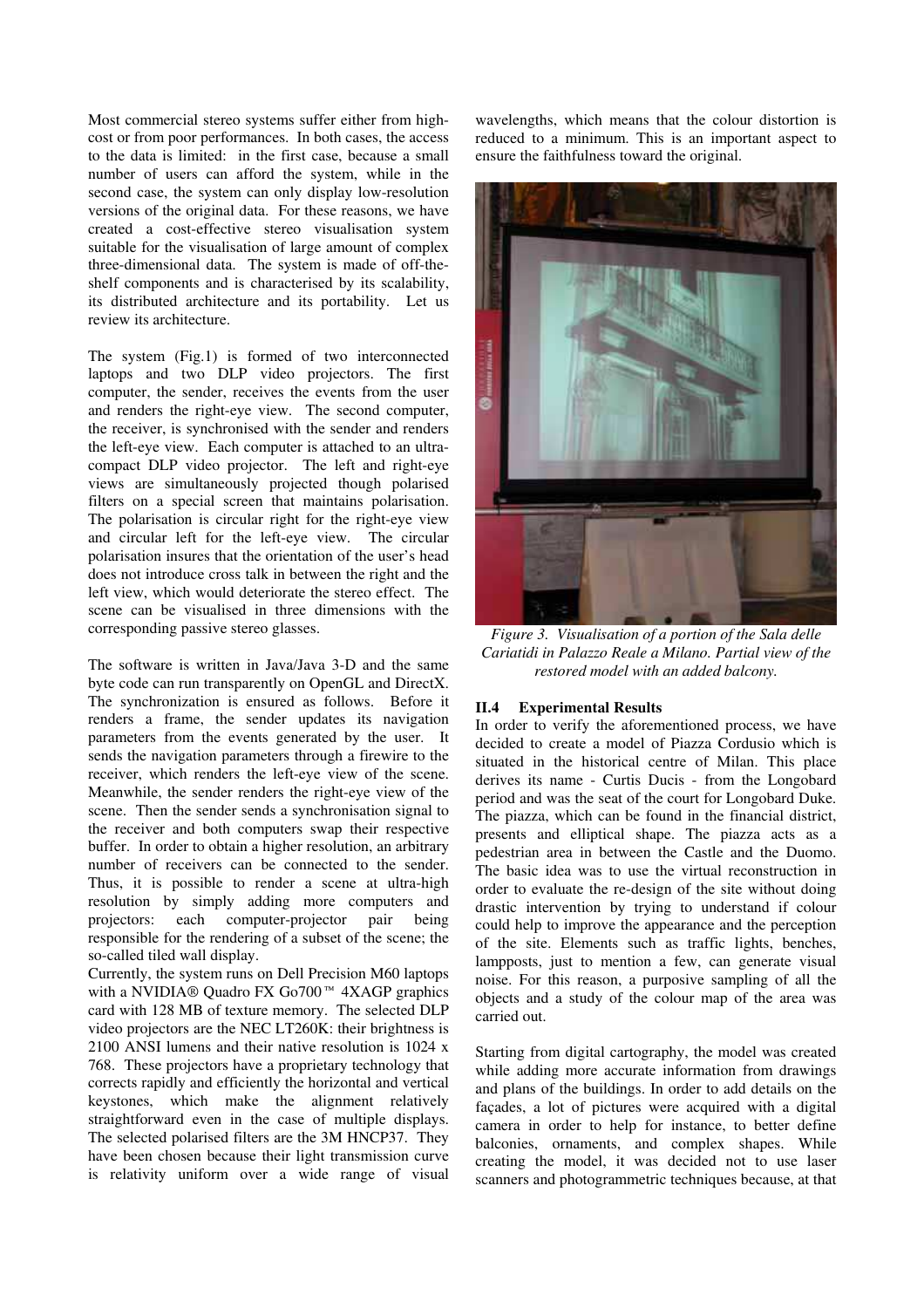stage of the project, the focus was to validate the whole process from the urban planner point of view, without excluding the use of more accurate and sophisticated methods once its applicability has been verified and demonstrated. As a matter of fact, a research group from the Politecnico di Milano has already utilised laser scanners and photogrammetric techniques in order to acquire monuments and buildings for various projects. For instance, members of the  $group<sup>1</sup>$  have created a partial digital model of the Sala delle Cariatidi (Caryatids Room) in Palazzo Reale (Royal Palace) in Milan in order to evaluate the impact of a possible restoration and to decide the best mode of intervention. The results were presented at a Conference held in Palazzo Reale; the model (Fig.2) was converted and imported into the portable version of the Teatro Virtuale<sup>2</sup> (virtual theatre).

Once the urban scene has been loaded into the virtual environment created by the National Research Council of Canada, the user is able to navigate into the scene while visualizing the three-dimensional elements in stereo. By simply pressing a key, various scenarios can be studied such that the best proposal can be identified.

Since the models are in the VRML format, they can be easily exported into other applications for complementary results. Finally, the textured models were integrated in the municipality GIS. In the present case, the GIS integration was completed with the ArcGis 9.1 environment. By following this approach, it is possible, in the long run, to create a digital model of the entire city.

## **III. An Integrated Approach to Virtual Urban Designs Management**

Since urban design involves the management of complex projects, it becomes important to manage the data efficiently. In the case of virtual urban design, most of the data are images and 3D objects.

In order to achieve this objective, we present an integrated approach to virtual urban designs management. The proposed approach consists of five steps: virtualisation, documentation, indexation, retrieval, characterisation and finally, visualisation; we just outline the approach here; technical details can be found in [12].

The first step is well known and thousands of scientific papers have been devoted to the subject. Although virtualisation is and will remain a major research area, it is our opinion that documentation has been neglected. Most architects assume that virtualised models are conformed to the original ones within the precision of the

apparatus utilised to virtualize them. It has been shown that although a model might be precise, it is not necessarily accurate [13]. Precision is related to the reproducibility of the measured data while accuracy is related to the conformity of the measured data with the original model. It is difficult in an extra-laboratory situation to determine if the measured data are accurate or not. Unfortunately, this is the most common situation. For that reason, in addition to the virtualised model, additional information should be provided. The provided information should at least include, the type of apparatus utilised to virtualize the object, resolution, precision, time-stamped calibration, time-stamped raw data, timestamped temperature and humidity, etc. The availability of such data would assist the architect to assert the validity of the measured data.

Indexation turns out to be important when the number of virtualised object becomes significant. Our aptitude to retrieve pertinent information is primarily determined by the quality of our indexes. An index can be a textual description of the object, a set of measurements, a set of keywords and metadata or, an innovative technique like composition and shape description: the so-called contentbased approach. While some fields like architecture have developed a systematic procedure for indexation, one has to recognise that it is not the case for most fields. Even worst, in most cases, there is no information at all associated with the objects. A content-based approach can provide a partial solution to this problem since it automatically indexes a database. The content-based indexes provide a description of the objects in terms of composition and shape. A search engine then provides a fast and efficient access to the database. The contentbased approach does not replace classical indexation but it complements it and provides an alternative if the later is absent.

Images and 3D object are of particular interest to the architects and city planners. They are (and will remain in a foreseeable future) the easiest, fastest and most economical mean for creating virtual urban designs. Furthermore, most three-dimensional models are covered with textures. The textures constitute an important visual descriptor for the model under consideration and convey essential historical, artistic and architectural information.

Images are difficult to describe. They convey a large amount of complex and ambiguous information. The ambiguity is due to the fact that an image is a bidimensional projection of the three-dimensional world and by the fact that the illumination of this world is arbitrary and cannot be controlled. Because of this ambiguity and complexity, it is difficult to segment images and to understand them [14]. For the above mentioned reasons, we propose a statistical approach in which the overall composition of the image is described in an abstract manner.

 1 Research group: Gaiani M. (coordinator), Brevi. F, Ceccarelli N., Crisciani C., Magrassi G., Micoli L., Russo M., Pignatel A., Manganiello A., Penati. A..

<sup>&</sup>lt;sup>2</sup> Research group: Ceconello M., Paquet E., Peters S.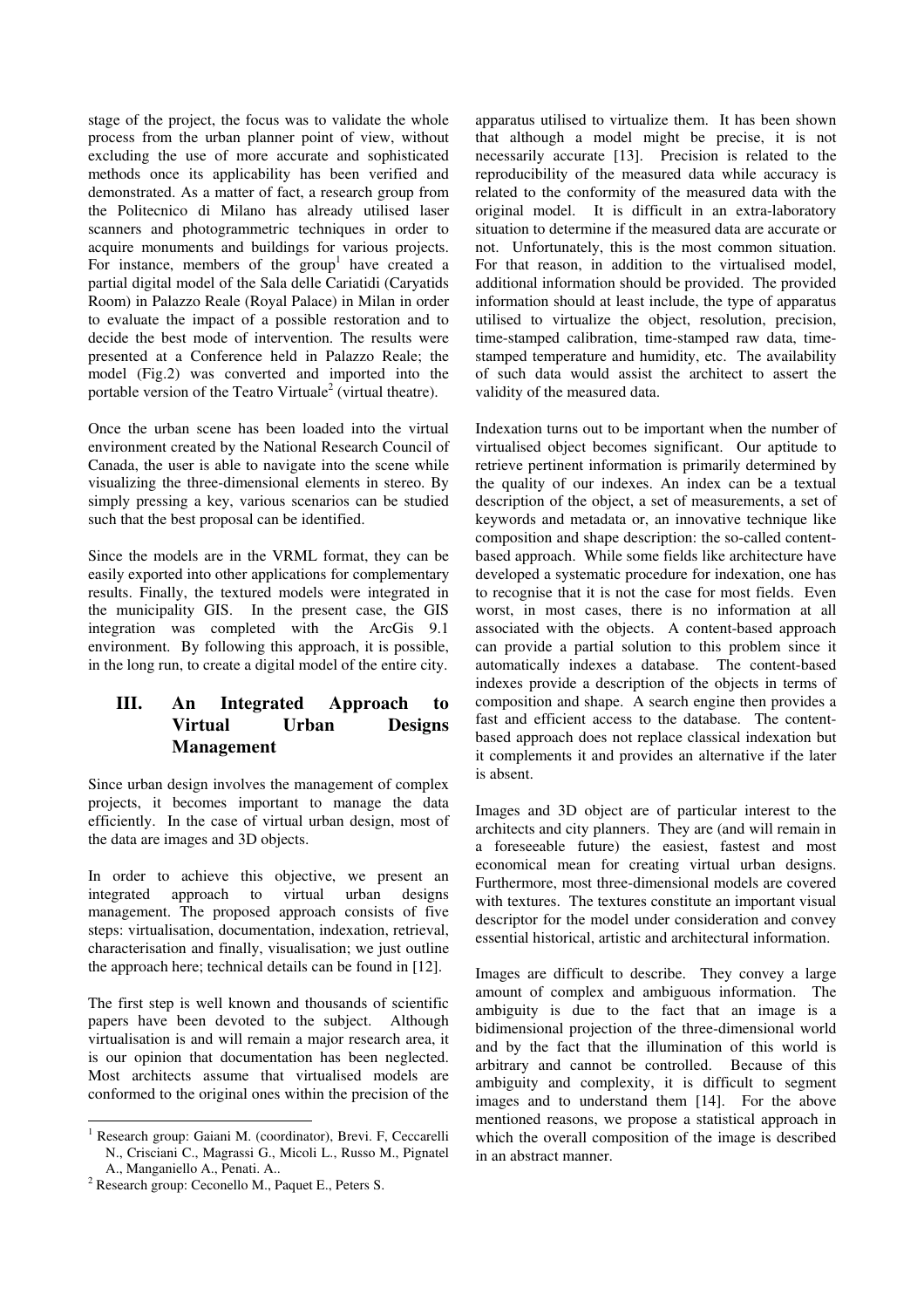As we know, an image is worth a thousand words, which means that it is difficult to describe an image based solely on words. For that reason, our retrieval approach is based on the so-called "query by example" or "query by prototype" paradigm. To this end, we created a search engine that can handle such queries. In order to initiate a query, the user provides an image or prototype to the search engine. This prototype is described or indexed and the later is compared with a metric to a database of pre-calculated indexes, which correspond to the images of the virtual database. The search engine finds the most similar images with respect to the prototype and displays them to the user. The user then acts as an expert: he chooses the most meaningful image from the results provided by a search engine and reiterates the query process from the chosen image. The process is repeated until convergence is achieved

The indexation of three-dimensional objects differs fundamentally from the indexation of images [15]. If the three-dimensional information has been acquired accurately at a sufficiently high resolution, the threedimensional geometry constitutes an unambiguous body of information in the sense that there is a one-to-one correspondence between the virtualised geometry and the physical geometry of the object.

Shape also constitutes a language of its own right. In addition to verbal language, humanity has developed a common shape language. This is particularly evident in fields like art and architecture. For that reason, the "query by prototype" approach is a powerful paradigm for the retrieval of similar objects.

As far as the overall structural design is involved, the three-dimensional object retrieval system is very similar to its image counterpart: the objects of the database are indexed offline and a database of indexes is created. In order to interrogate this database, the query is initiated with a prototype object. From the proto-object, an index is calculated and compared with the help of a metric to the indexes of the database in order to retrieve the most similar objects in terms of three-dimensional shape. As stated before, the user can act as an expert in order to reiterate the process until convergence. Consequently, the main differentiation between the two systems (image versus 3-D) is the index.

Characterisation is intimately related to retrieval [16]. The combination of classical documentation with content-based indexes is of particular interest. Classical information can act as a filter on the database, which then can be searched with a content-based approach.

We saw that shape constitutes a universal language. This is obvious in art and architecture. Indeed, numerous styles can be characterized by the shape of their associated architectural elements. For instance, let us considerer the three classical orders of columns: Ionic,

Doric and Corinthian. Columns of the same order are of course never identical but their shape is sufficiently similar so that it is relatively straightforward to identify them. The same can be said about cupolas, Roman arcs and Gothic arcs; the list is literally endless.

While studying a database, an architect usually studies particular objects but he may as well want to compare similar objects in order to determine their common characteristics, their discrepancies or even the temporal evolution of a particular style. In order to be able to perform these actions, the architect must be able to group or cluster similar objects within a common class [17].

Our system can find, in a database, similar threedimensional objects. By following an iterative or spiral approach, the user can converge to the item of interest.

 Some results in relation with this approach are reported in [18]. Once the objects of interests have been retrieved, that must be visualised. We have presented a costeffective stereo visual system for the visualisation of complex three-dimensional objects and scenes. One of the advantages of this system is that it can be rapidly deployed on any working site and may therefore be utilised as a terrain and operational device.



*Figure 4. Research outline with different activities and the related output.* 

#### **V. Conclusions**

Our approach greatly facilitates the evaluation of various scenarios of urban designs with problem solving purpose such as restoration.

Our results confirm the innovative aspect of our research. With virtual prototypes, it is possible to evaluate the most relevant scenarios in real-time on a cognitive basis. As a matter of fact, the planning action needs a support either in the analysis or in the presentation of the results. Digital tools are able to replace maps and physical models merging together shape and functions, as they allow conveying the iconic description of the real entity with its analytic definition through the use of connected databases.

Virtual reality is a niche market which involves specific technical know-how, customization, dedicated hardware